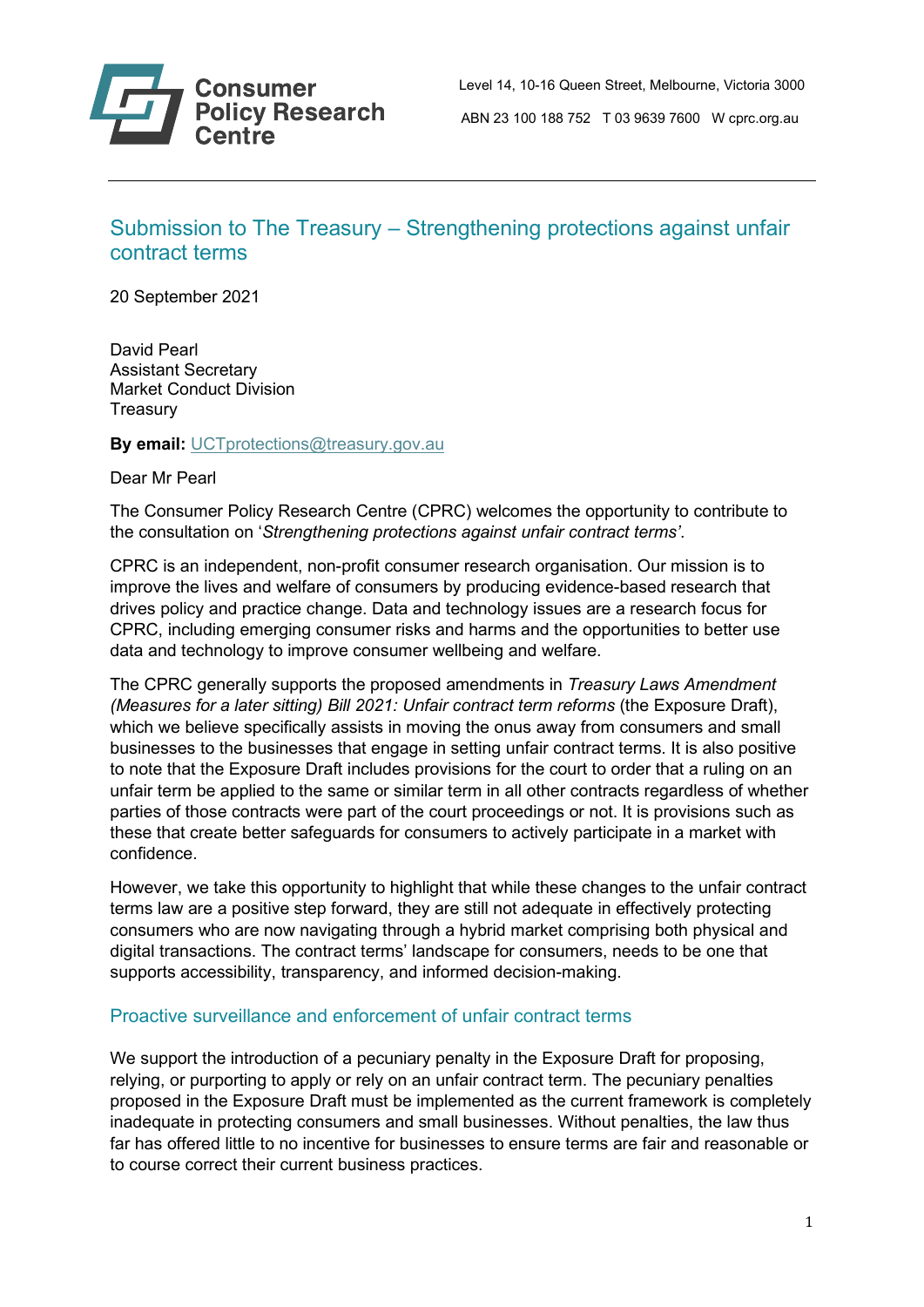Holding parties accountable with comparable consequences for engaging in the practice of setting unfair contract terms will assist in creating a fairer market for consumers. However, for this to be effective, the onus cannot remain on consumers alone to identify and report unfair contract terms. Effective and regular surveillance and enforcement by regulators is needed to steer the market away from the practice of incorporating unfair contract terms in the first place. This becomes especially critical for terms and conditions for digital products and services where practices such as "click-wrap" agreements nudge people to automatically accept digital contracts for service access without reviewing or considering the terms within the contract.<sup>[1](#page-1-0)</sup> We continue to see more frictionless processes that are geared towards acceptance, causing contractual arrangements to be automatic and ubiquitous.<sup>[2](#page-1-1)</sup>

Our 2020 Consumer and Data Survey confirmed that terms and conditions continue to be ineffective in engaging Australians, as 94% of consumers are not reading such information all the time and 33% of consumers never read these documents. Of the 67% who had read terms and conditions at some point in the 12-month period, 69% reported accepting terms even though they were not comfortable with them, with the majority (75%) accepting them as it was the only way to access the product or service. $^3$  $^3$ 

Our research in the *'Day in a Life of Data'* report noted an example of a case study analysing the terms and conditions of the Nest ecosystem where a purchase of a particular thermostat would require the review of nearly a thousand contracts. Customers refusing to agree to Nest's terms of service were warned that the operations and security of the thermostat would be deeply compromised.[4](#page-1-3) Qualitative research conducted by CPRC between June and August 2021 also found that consumers are "*…continuously having to blindly accept terms and conditions and make purchase decisions without full understanding"* and how this practice "…*generates consternation – a deep frustration at always feeling slightly underinformed and feeling that this is 'on them'*".[5](#page-1-4)

Proactive surveillance and regular enforcement of the unfair contract terms law where consequences lead to comparable pecuniary penalties will assist in detracting businesses engaging in such rogue practices that compromise consumer choice and wellbeing.

## **Urgent reforms to complement unfair contract terms**

For the proposed changes to unfair contract terms law to be effective, it is imperative that urgent progress be made on unfair trading prohibitions and reforming the outdated Privacy Act to strengthen the consumer protections in an online setting.

Our Consumers and COVID-19 survey data found that consumers continue to experience problems when shopping online, noting a range of issues, including unclear or unfair terms and conditions.<sup>[6](#page-1-5)</sup> This is no surprise as our research into privacy policies and general terms and conditions revealed that majority of policies would take over 10 minutes to read with a minimum Grade 10 education level<sup>[7](#page-1-6)</sup>, A more recent study by an online marketing firm in the United Kingdom revealed that user agreements of some of the major digital companies

<span id="page-1-1"></span><span id="page-1-0"></span><sup>1</sup> Richmond, B, "A Day in the Life of Data", CPRC (2019), Research Report: A [Day in the Life of Data -](https://cprc.org.au/publications/research-report-a-day-in-the-life-of-data/#:%7E:text=Research%20Report%3A%20A%20Day%20in%20the%20Life%20of,often%20without%20their%20full%20knowledge%2C%20understanding%2C%20or%20consent.) CPRC. <sup>2</sup> *Ibid.*

<span id="page-1-2"></span><sup>&</sup>lt;sup>3</sup> CPRC, "CPRC 2020 Data and Technology Consumer Survey", (December 2020), CPRC 2020 Data and [Technology Consumer Survey -](https://cprc.org.au/publications/cprc-2020-data-and-technology-consumer-survey/) CPRC.

<span id="page-1-3"></span><sup>&</sup>lt;sup>4</sup> Study by Zuboff S. The Age of Surveillance Capitalism, New York: Hatchette Book Group, quoted in Ross, A. "How Big Tech Built the Iron Cage," New Yorker, noted i[n Research Report: A Day in the Life of Data -](https://cprc.org.au/publications/research-report-a-day-in-the-life-of-data/#:%7E:text=Research%20Report%3A%20A%20Day%20in%20the%20Life%20of,often%20without%20their%20full%20knowledge%2C%20understanding%2C%20or%20consent.) CPRC.

<span id="page-1-4"></span><sup>5</sup> CPRC, "Consumer Wellbeing Report: Phase 1", Draft, Unpublished.

<span id="page-1-5"></span><sup>&</sup>lt;sup>6</sup> CPRC, "Unfair Trading Practices in Digital Market: Evidence and Regulatory Gaps", (March 2021), Unfair [Trading Practices in Digital Market: Evidence and Regulatory Gaps -](https://cprc.org.au/publications/unfair-trading-practices-in-digital-market-evidence-and-regulatory-gaps/) CPRC.

<span id="page-1-6"></span> $\frac{7}{7}$  Day in a life of data reference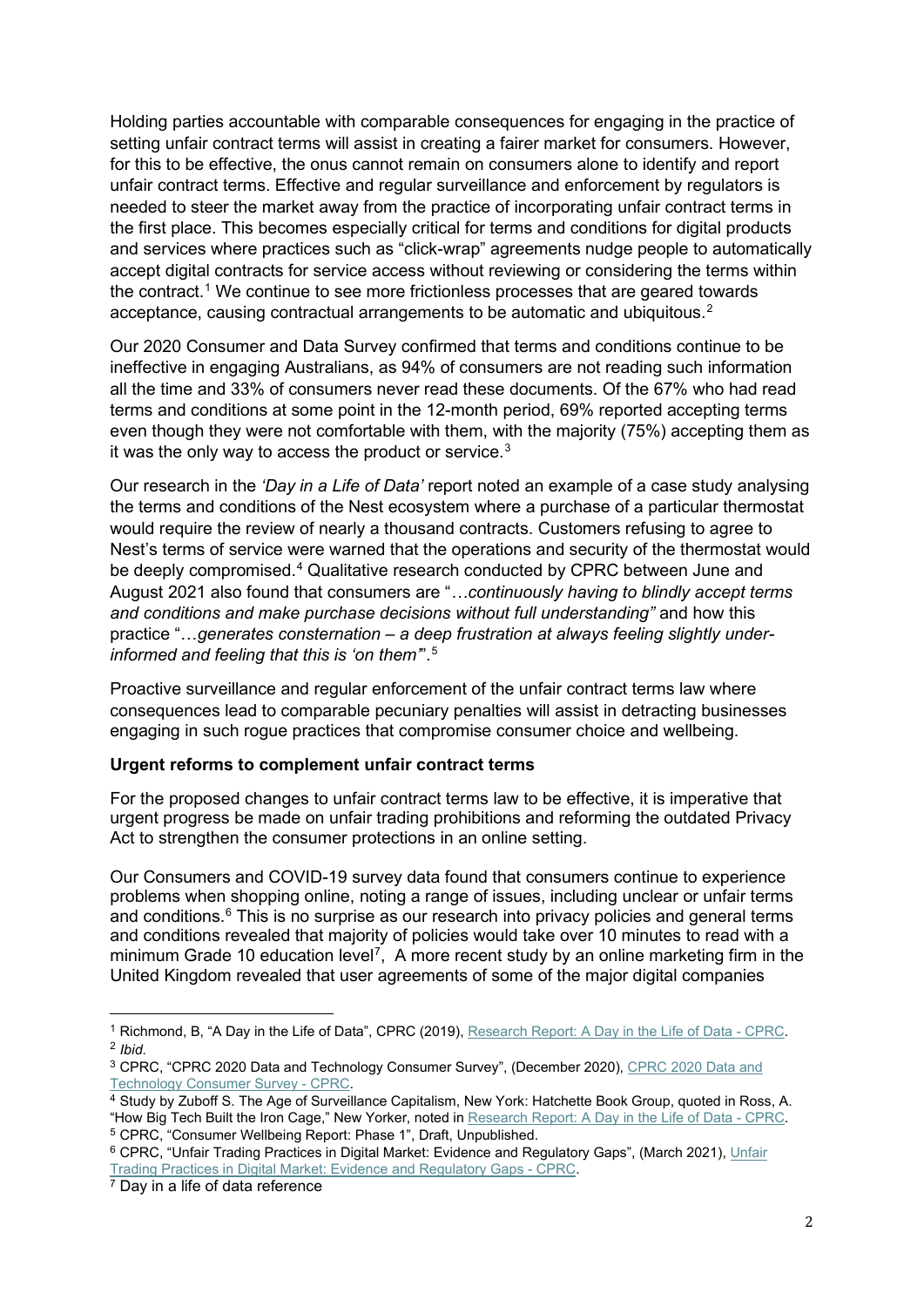worldwide would need up to 90 minutes each to read.<sup>[8](#page-2-0)</sup> Dr Katharine Kemp, from the University of New South Wales has specifically raised the unacceptability of placing the onus on consumers to dedicate the extensive number of hours per year to read such policies. Kemp states, "*Under our current law, if you don't have time to read the thousands of words in the policy, your consent can be implied by your continued use of the website which provides a link to that policy*".[9](#page-2-1) This becomes even more poignant when just under half (44 per cent) of all Australians are deemed to have low literacy levels (i.e. below what is considered enough to get by in everyday life).<sup>[10](#page-2-2)</sup> These elements combined place consumers in extremely unsafe and unfair scenarios where they are expected to navigate on their own. In a digital environment, often these lengthy contract terms include a range of data collection and sharing arrangements with third parties, so once such a contract term may be identified as unfair, it becomes difficult to ascertain the extent of the damage to the consumer.

In addition, the unfair contract terms law does not capture practices where a contract is absent between parties. Our *'Unfair Trading Practices in Digital Markets'* report states that this practice, "…*often occurs in the digital environment where third parties can knowingly deal with consumer's personal data without any awareness on the part of the consumer, let alone a contractual relationship with the consumer*." These opaque practices further shift the power imbalance creating a market that is far from being safe, fair or inclusive for consumers.

Australians have been early adopters of engaging in a digital environment, with COVID-19 only fast-tracking Australia's engagement online:

- Our research in 2019 found that 97.3% of Australians had already engaged in some form of online shopping.<sup>[11](#page-2-3)</sup>
- Our 2020 consumer data survey revealed that the frequency of engagement in online shopping is also steadily increasing with 61% of respondents visiting online shopping websites on a monthly basis.<sup>[12](#page-2-4)</sup>
- The trend towards online shopping was further echoed in our Consumers and COVID-19 survey data which indicated that by September 2020, 28% of consumers were spending more time online shopping for personal items in comparison to a pre-COVID month.[13](#page-2-5)

To complement the proposed unfair contract terms law, urgent reforms are needed to protect consumers from data extraction and manipulation in an online setting, including:

- introducing an unfair trading prohibition
- reforming the Privacy Act to give consumers more control and agency over their data, including:
	- $\circ$  introduction of a direct right of action<br> $\circ$  requirement to gain consumer conser
	- requirement to gain consumer consent for data collection
	- $\circ$  procedures and processes that safeguard personal and sensitive information  $\circ$  implementing pro consumer defaults
		- implementing pro consumer defaults

<span id="page-2-0"></span><sup>8</sup> LA Times, "[Why](https://www.latimes.com/business/story/2021-08-24/column-consumer-contracts) does it take so long to read tech company user contracts?, (August 2021), Why [does it take so long to read tech company user contracts? -](https://www.latimes.com/business/story/2021-08-24/column-consumer-contracts) Los Angeles Times (latimes.com). <sup>9</sup> Kemp, K, "*94% of Australians do not read all privacy policies that apply to them – and that's rational behaviour*",

<span id="page-2-1"></span><sup>(</sup>March 2018)[, 94% of Australians do not read all privacy policies that apply to them –](https://theconversation.com/94-of-australians-do-not-read-all-privacy-policies-that-apply-to-them-and-thats-rational-behaviour-96353) and that's rational [behaviour \(theconversation.com\).](https://theconversation.com/94-of-australians-do-not-read-all-privacy-policies-that-apply-to-them-and-thats-rational-behaviour-96353)

<span id="page-2-2"></span> $10$  O'Neill, E, "Exploring regulatory approaches to consumer vulnerability" (November 2019), Exploring regulatory [approaches to consumer vulnerability -](https://cprc.org.au/projects/exploring-regulatory-approaches-to-consumer-vulnerability/#:%7E:text=CPRC%20was%20engaged%20by%20the%20AER%20to%20investigate,consumer%20vulnerability%3A%20A%20CPRC%20report%20for%20the%20AER) CPRC.

<span id="page-2-3"></span><sup>11</sup> Ben Martin Hobbs, "Online Reviews: A guide not a gospel", Consumer Policy Research Centre, (December 2019), [Online reviews: a guide not a gospel -](https://cprc.org.au/publications/online-reviews-a-guide-not-a-gospel/) CPRC.

<span id="page-2-4"></span><sup>&</sup>lt;sup>12</sup> CPRC, "CPRC 2020 Data and Technology Consumer Survey", (December 2020), CPRC 2020 Data and [Technology Consumer Survey -](https://cprc.org.au/publications/cprc-2020-data-and-technology-consumer-survey/) CPRC.

<span id="page-2-5"></span><sup>&</sup>lt;sup>13</sup> CPRC, "Unfair Trading Practices in Digital Market: Evidence and Regulatory Gaps", (March 2021), Unfair [Trading Practices in Digital Market: Evidence and Regulatory Gaps -](https://cprc.org.au/publications/unfair-trading-practices-in-digital-market-evidence-and-regulatory-gaps/) CPRC.